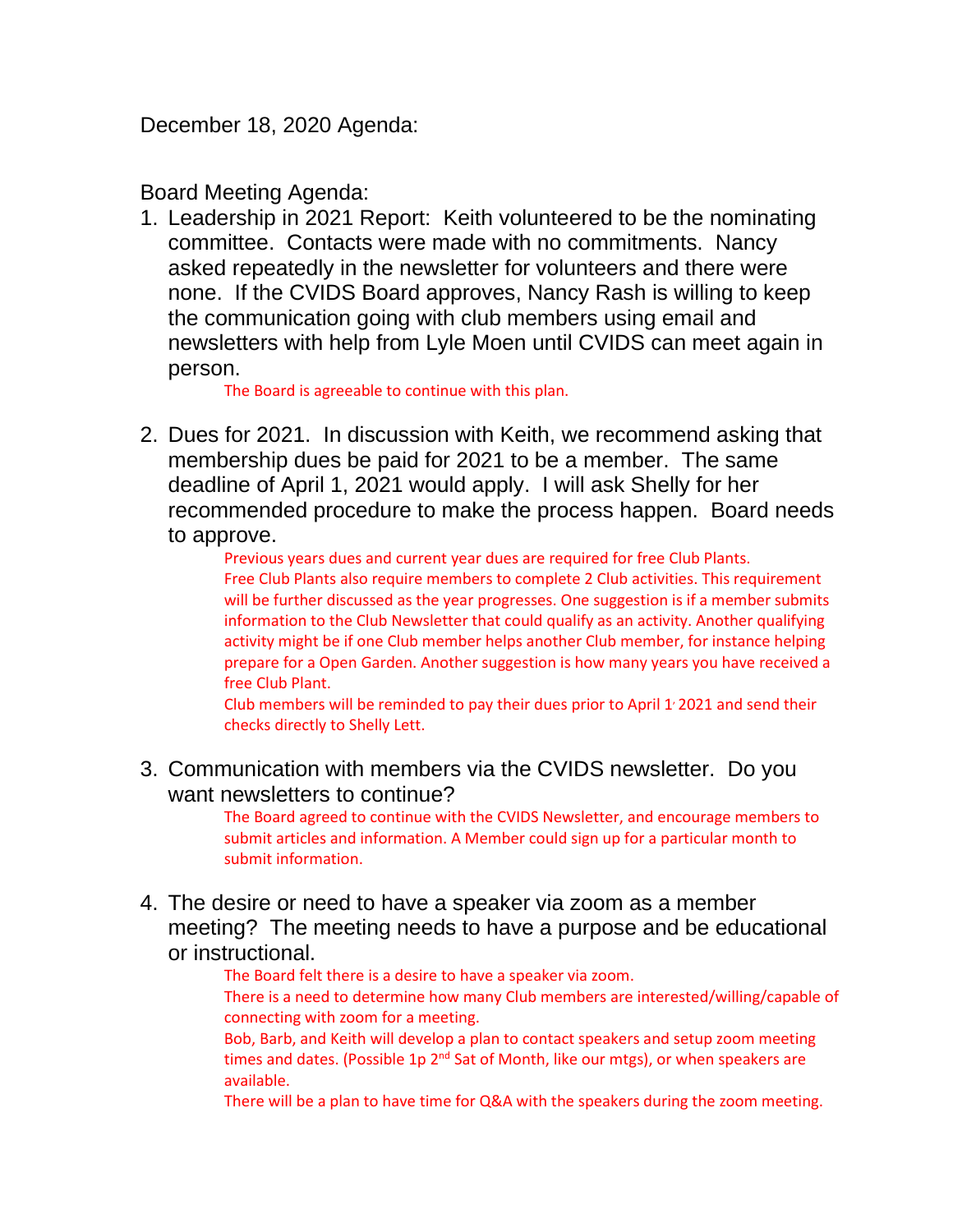Speakers can be from around the country because they cannot only talk about their plants but about techniques of planting, growing, etc. It was noted that it will be less expensive for the Club to have a speaker via zoom.

- 5. Other 2021 procedures for levels of contact and who is responsible? Nancy & Lyle will continue using email and the Newsletter for correspondence until the Club can meet in person and formally elect new officers and fill positions.
- 6. Following a survey of the board it was determined that with all the restrictions and unknown circumstances of COVID-19, we would adopt the following plan for the Club plant distribution process for 2021. It came as a recommendation after seeking feedback from the board. The dilemma was how to get back on track, how to determine eligibility, etc. Many thanks to Barb and Bob that would have purchased 2021 plants and we hope they will continue in 2022. This is knowing that we will make adaptations as the year progresses and we know the impacts of COVID-19 and restrictions that may still be in place or hopefully been lifted. I will share this plan with the membership after the CVIDS Board meeting if ok with all of you.

Bob & Barb did not purchase plants for 2021. No Iris was ordered either.

The Board was agreeable with the information in the paragraph above. The Board will continue to monitor the Club procedures and the risk of COVID as the year progresses.

Heather was agreeable to continue to babysit Club Plants, may ask for help. (Another comment: Plants of single fans should have an extra year before the expectation of having to return it to the Club).

**A. No purchase of club plants in May 2021 – basically skipping one year in order to get back on schedule as follows:**

**2018 plants ( & holdovers) supposed to return in 2020 would now come back in August 2021.**

**2019 plants would then come back in August 2022.**

**2020 plants would come back in 2023**

**2021 – Don't buy any club plants (but we'd still have an Aug. club plant auction with lots of plants from 2018 & previous holdovers as they'd have an extra year to grow.)**

**2022 Back to our usual Club Plant distribution with those plants up for auction in August 2024. Now we would be back on our normal routine with this program.**